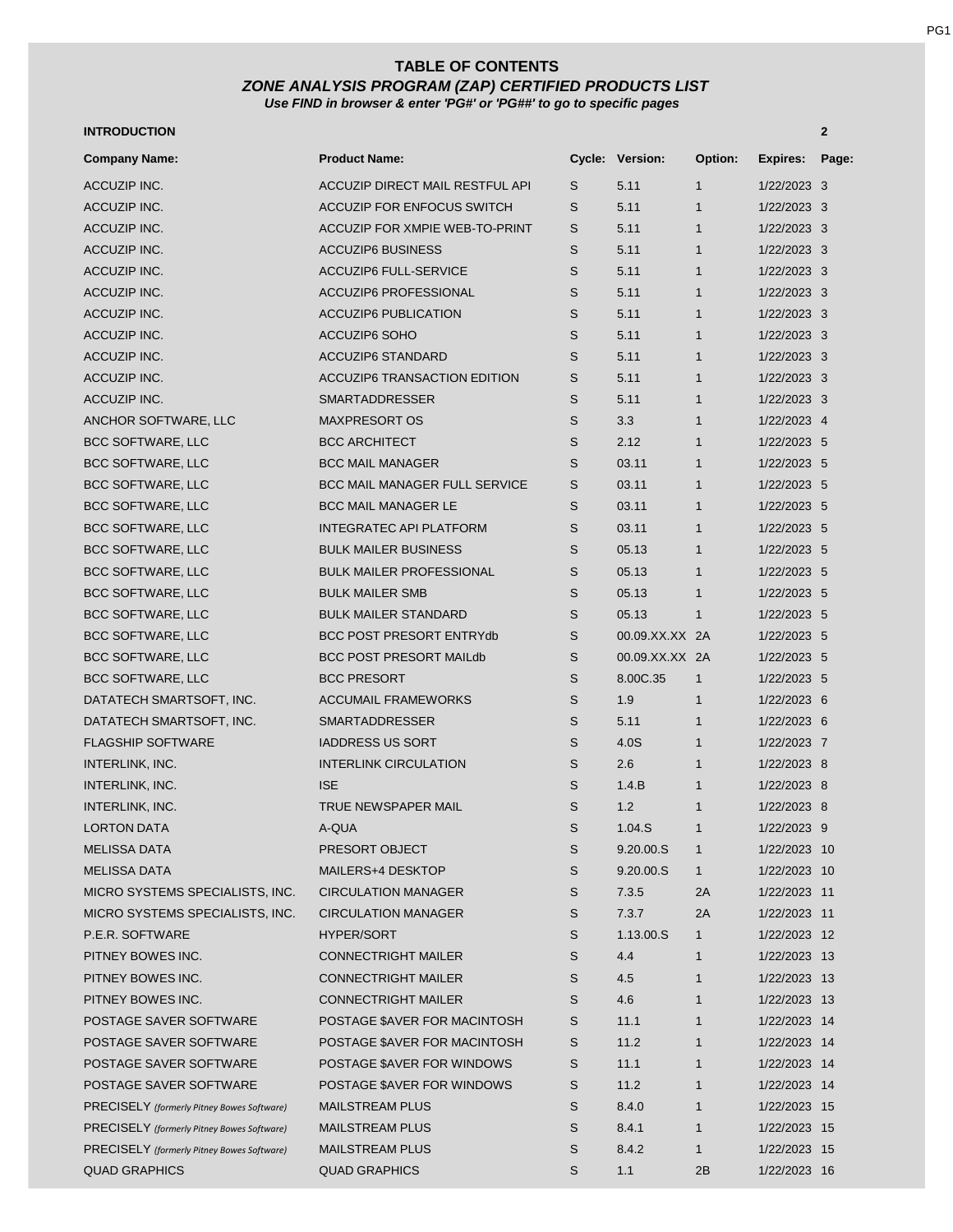### **INTRODUCTION**

#### *What is ZAP?*

The United States Postal Service (USPS) Zone Analysis Program was developed to assist publishers and postal personnel in verifying that the zones are properly assigned to Periodicals mail based on the USPS National Zone Chart Matrix. Complete zone analysis verification is performed at least once a year for each publication. The office serving the publisher's original entry or additional entry office performs this verification. Zone information is provided as part of the documentation in a standardized format, or via a mail.dat input.

ZAP also has the capability to verify the correct zone allocation of mailed periodicals, including the option of identification as In-County or Out of County. *ZAP also verifies which software produces hard copy documentation for the mailing.*

#### **ZAP Program Levels of Approval**

**Option 1:** This process is performed by the National Customer Support Center (NCSC), BMA Certification Department, located in Memphis, TN. The software developer must submit test software electronically to the NCSC for verification of proper zone assignment and that the USPS electronic data (zone charts) is the key source being utilized.

- ➢ Must use current PAVE-certified presort software product.
- ➢ Must use the current USPS national zone chart matrix in determining the zone for each piece of mail.
- ➢ Postage statement facsimiles must be generated from either the PAVE-certified software or via mail.dat files.
- ➢ USPS Qualification Reports and PS Form 3541, must reflect Zone Analysis Program (ZAP) approved status and the effective date of the zone chart matrix.
- ➢ ZAP-approved vendors are listed at **https://postalpro.usps.com/certifications**.
- ➢ If developers' software products are "ZAP" approved, no annual zone summary of the postage payment review is required.
- ➢ Publishers using ZAP approved software, must attest to this with each mailing by the signing of the PS Form 3541.

**Option 2-A:** This process is performed by the NCSC where the software is tested and verified for proper zone assignment and that the USPS zone chart matrix is the key source utilized. This process also checks hard copy output.

- ➢ The developer's software must either produce a Mail.dat file or processes a USPS Universal File Format test file, to participate in ZAP testing.
- ➢ The software must use the current USPS national zone chart matrix in determining the zone for each piece of mail.
- ➢ Publisher(s) must use computer generated software and corresponding computer generated postage statements to assign correct zone information.
- ➢ USPS Qualification Reports and optional PS Form 3541 statements, must reflect Zone Analysis Program (ZAP) approved status and the date of the zone chart matrix.
- ➢ ZAP-approved vendors are listed at **https://postalpro.usps.com/certifications**.
- ➢ If developers' software products are "ZAP" approved, no annual zone summary of the postage payment review is required.
- ➢ Publishers using ZAP approved software, must attest to this with each mailing, by the signing of the PS Form 3541.

**Option 2-B:** This process is performed by the NCSC where the software is tested and verified for proper zone assignment and that the USPS zone chart matrix is the key source utilized. This process has no hard copy output.

- ➢ The developer's software must either produce a Mail.dat file or process a USPS Universal File Format test file to participate in ZAP testing.
- ➢ The software must use the current USPS national zone chart matrix.
- ➢ Publisher(s) must use computer generated software to assign correct zone information.
- ➢ The publisher must present the mailing information to the USPS in a format readable by the USPS at the time of mailing.
- ➢ ZAP-approved vendors are listed at **https://postalpro.usps.com/certifications**.
- ➢ If developers' software products are "ZAP" approved, no annual zone summary of the postage payment review is required.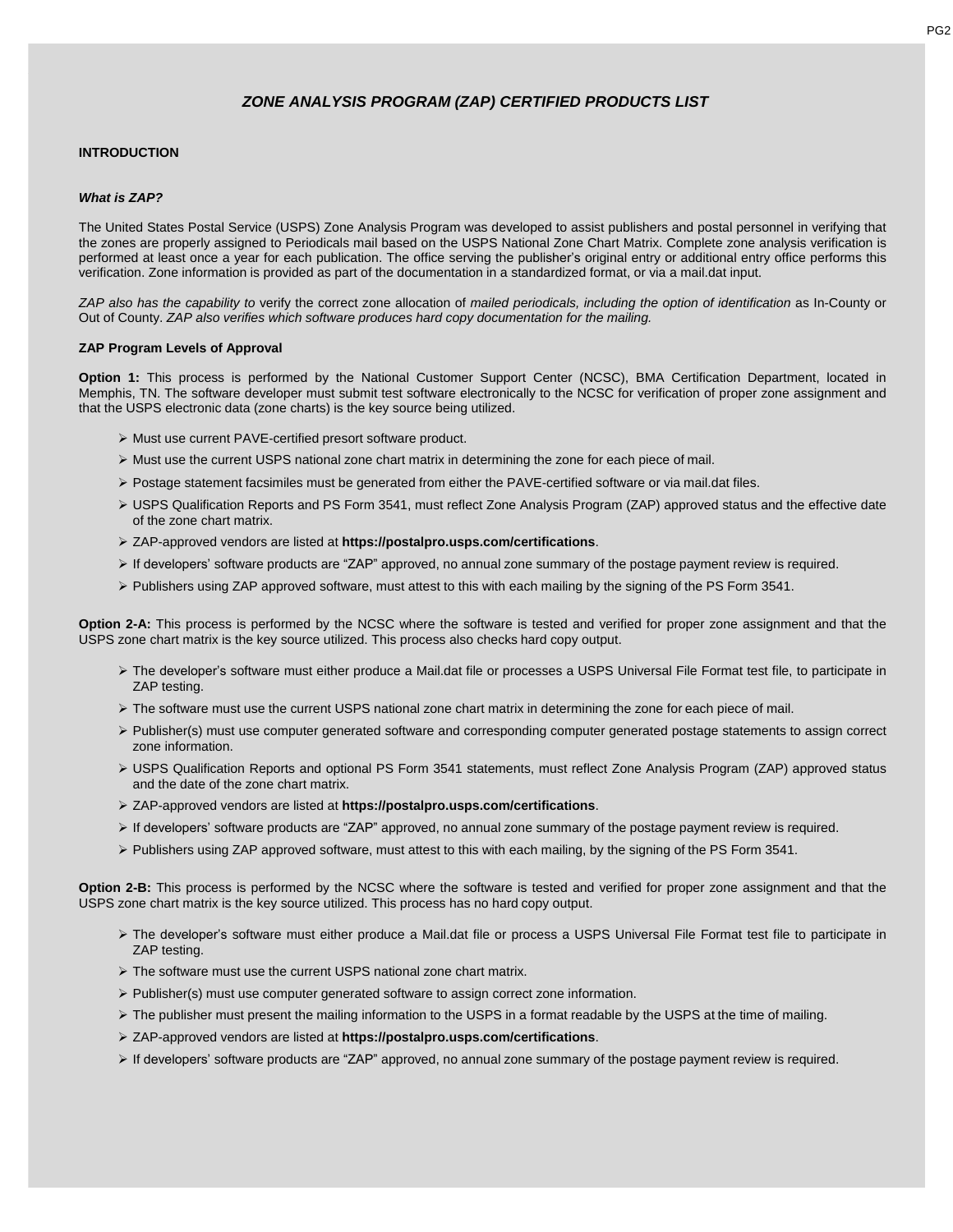City State ZIP+4: ATASCADERO CA 93422-2531 Phone: (800) 233-0555 Fax: **Sales Contact: STEVE BELMONTE Developer For: RETAIL** Address: 3522 EL CAMINO REAL **Company Name: ACCUZIP, INC** Email: sales@accuzip.com Web: www.accuzip.com

|                                                                  | <b>PRODUCT INFORMATION</b>                                                                                                                                                                                                                                                                                                                            |                                                     | <b>OPTIONS SUPPORTED</b>                                                             | Postage<br><b>Statement</b><br><b>Facsimile</b>                                                                                             |                                                                                                                                                                              |                                                                                                                                                                            |                                                                                                                                                   |                                                                                                                                        |                                                                                                   |
|------------------------------------------------------------------|-------------------------------------------------------------------------------------------------------------------------------------------------------------------------------------------------------------------------------------------------------------------------------------------------------------------------------------------------------|-----------------------------------------------------|--------------------------------------------------------------------------------------|---------------------------------------------------------------------------------------------------------------------------------------------|------------------------------------------------------------------------------------------------------------------------------------------------------------------------------|----------------------------------------------------------------------------------------------------------------------------------------------------------------------------|---------------------------------------------------------------------------------------------------------------------------------------------------|----------------------------------------------------------------------------------------------------------------------------------------|---------------------------------------------------------------------------------------------------|
|                                                                  | <b>PRODUCT NAME:</b>                                                                                                                                                                                                                                                                                                                                  | Cycle:                                              | Version:                                                                             | Expires:                                                                                                                                    | ZAP<br>Option:                                                                                                                                                               | ZAP<br>Approved:                                                                                                                                                           | <b>Periodicals</b><br><b>In-County</b><br>Rates:                                                                                                  | <b>USPS</b><br>Qualification<br>Report:                                                                                                | <b>PS Form</b><br>3541:                                                                           |
| $\mathbf{1}$<br>2<br>3<br>4<br>5<br>6<br>7<br>8<br>9<br>10<br>11 | <b>ACCUZIP DIRECT MAIL RESTFUL API</b><br><b>ACCUZIP FOR ENFOCUS SWITCH</b><br>ACCUZIP FOR XMPIE WEB-TO-PRINT<br><b>ACCUZIP6 BUSINESS</b><br><b>ACCUZIP6 FULL-SERVICE</b><br><b>ACCUZIP6 PROFESSIONAL</b><br><b>ACCUZIP6 PUBLICATION</b><br>ACCUZIP6 SOHO<br><b>ACCUZIP6 STANDARD</b><br><b>ACCUZIP6 TRANSACTION EDITION</b><br><b>SMARTADDRESSER</b> | S<br>S<br>S<br>S<br>S<br>S<br>S<br>S<br>S<br>S<br>S | 5.11<br>5.11<br>5.11<br>5.11<br>5.11<br>5.11<br>5.11<br>5.11<br>5.11<br>5.11<br>5.11 | 1/22/2023<br>1/22/2023<br>1/22/2023<br>1/22/2023<br>1/22/2023<br>1/22/2023<br>1/22/2023<br>1/22/2023<br>1/22/2023<br>1/22/2023<br>1/22/2023 | $\mathbf{1}$<br>$\mathbf{1}$<br>$\mathbf{1}$<br>$\mathbf{1}$<br>$\mathbf{1}$<br>$\mathbf{1}$<br>$\mathbf{1}$<br>$\mathbf{1}$<br>$\mathbf{1}$<br>$\mathbf{1}$<br>$\mathbf{1}$ | $\checkmark$<br>$\checkmark$<br>$\checkmark$<br>✔<br>$\checkmark$<br>$\checkmark$<br>$\checkmark$<br>$\checkmark$<br>$\checkmark$<br>$\checkmark$<br>$\blacktriangleright$ | $\checkmark$<br>$\checkmark$<br>✔<br>$\checkmark$<br>$\checkmark$<br>$\checkmark$<br>$\checkmark$<br>$\checkmark$<br>$\checkmark$<br>$\checkmark$ | ✔<br>$\checkmark$<br>$\checkmark$<br>✔<br>$\checkmark$<br>$\checkmark$<br>$\checkmark$<br>$\checkmark$<br>$\checkmark$<br>$\checkmark$ | ✔<br>$\checkmark$<br>$\checkmark$<br>$\checkmark$<br>$\checkmark$<br>$\checkmark$<br>$\checkmark$ |

PG3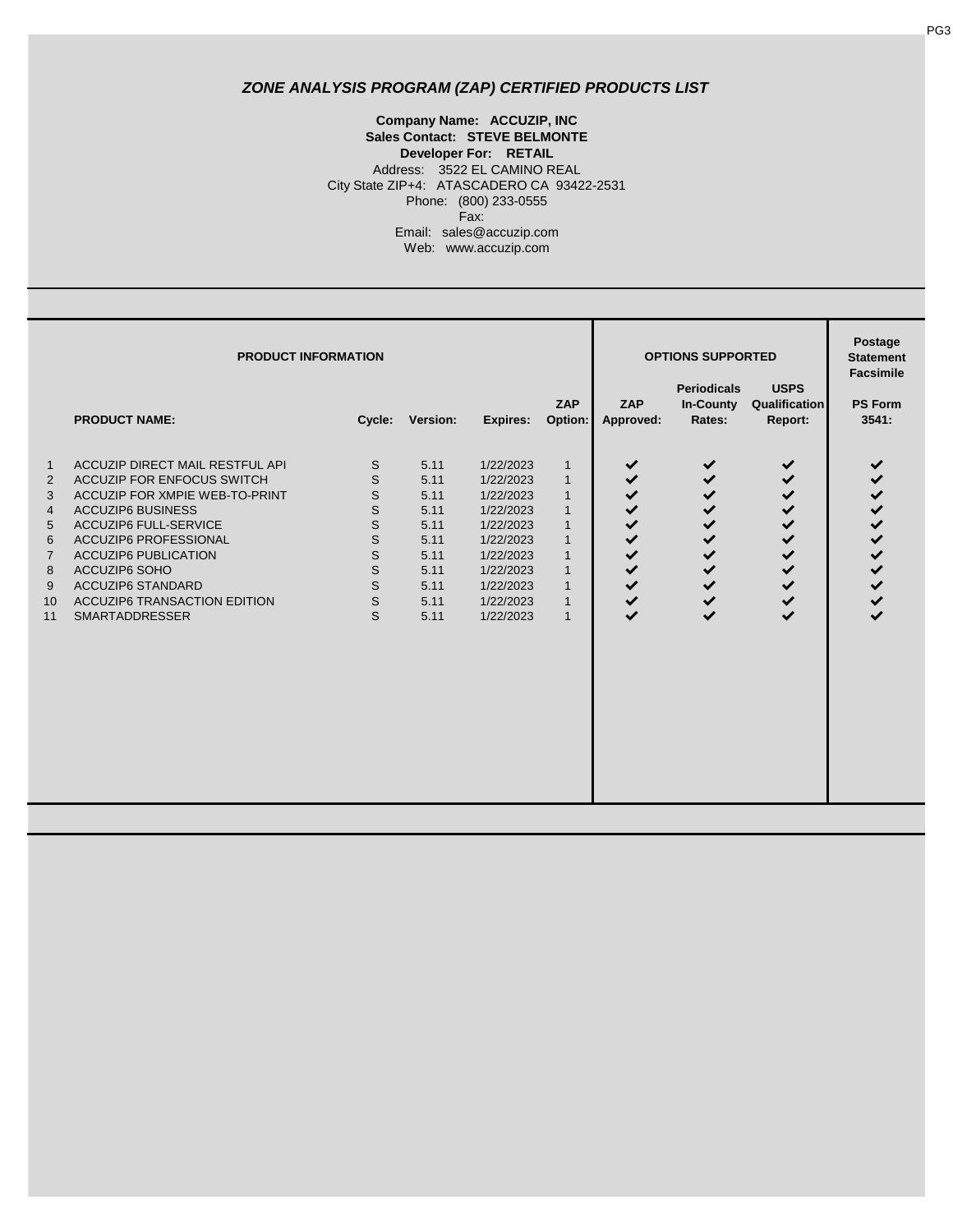Address: 730 E PARK BLVD STE 104 City State ZIP+4: PLANO TX 75074-8845 Phone: (972) 881-2424 **Company Name: ANCHOR SOFTWARE, LLC Sales Contact: GEORGE CORTES Developer For: RETAIL** Fax: Email: gsiegel@anchorcomputersoftware.com Web: www.anchorcomputersoftware.com

|              | PRODUCT INFORMATION<br><b>PRODUCT NAME:</b> |             | Cycle: Version: | Expires:  | ZAP<br>Option: | ZAP<br>Approved: | <b>OPTIONS SUPPORTED</b><br>Periodicals<br>In-County<br>Rates: | <b>USPS</b><br>Qualification<br>Report: | Postage<br><b>Statement</b><br>Facsimile<br><b>PS Form</b><br>3541: |
|--------------|---------------------------------------------|-------------|-----------------|-----------|----------------|------------------|----------------------------------------------------------------|-----------------------------------------|---------------------------------------------------------------------|
| $\mathbf{1}$ | MAXPRESORT OS                               | $\mathbb S$ | 3.3             | 1/22/2023 | $\mathbf{1}$   | $\checkmark$     | $\checkmark$                                                   | $\checkmark$                            | $\checkmark$                                                        |
|              |                                             |             |                 |           |                |                  |                                                                |                                         |                                                                     |
|              |                                             |             |                 |           |                |                  |                                                                |                                         |                                                                     |
|              |                                             |             |                 |           |                |                  |                                                                |                                         |                                                                     |
|              |                                             |             |                 |           |                |                  |                                                                |                                         |                                                                     |
|              |                                             |             |                 |           |                |                  |                                                                |                                         |                                                                     |
|              |                                             |             |                 |           |                |                  |                                                                |                                         |                                                                     |
|              |                                             |             |                 |           |                |                  |                                                                |                                         |                                                                     |
|              |                                             |             |                 |           |                |                  |                                                                |                                         |                                                                     |
|              |                                             |             |                 |           |                |                  |                                                                |                                         |                                                                     |
|              |                                             |             |                 |           |                |                  |                                                                |                                         |                                                                     |
|              |                                             |             |                 |           |                |                  |                                                                |                                         |                                                                     |
|              |                                             |             |                 |           |                |                  |                                                                |                                         |                                                                     |
|              |                                             |             |                 |           |                |                  |                                                                |                                         |                                                                     |
|              |                                             |             |                 |           |                |                  |                                                                |                                         |                                                                     |
|              |                                             |             |                 |           |                |                  |                                                                |                                         |                                                                     |
|              |                                             |             |                 |           |                |                  |                                                                |                                         |                                                                     |
|              |                                             |             |                 |           |                |                  |                                                                |                                         |                                                                     |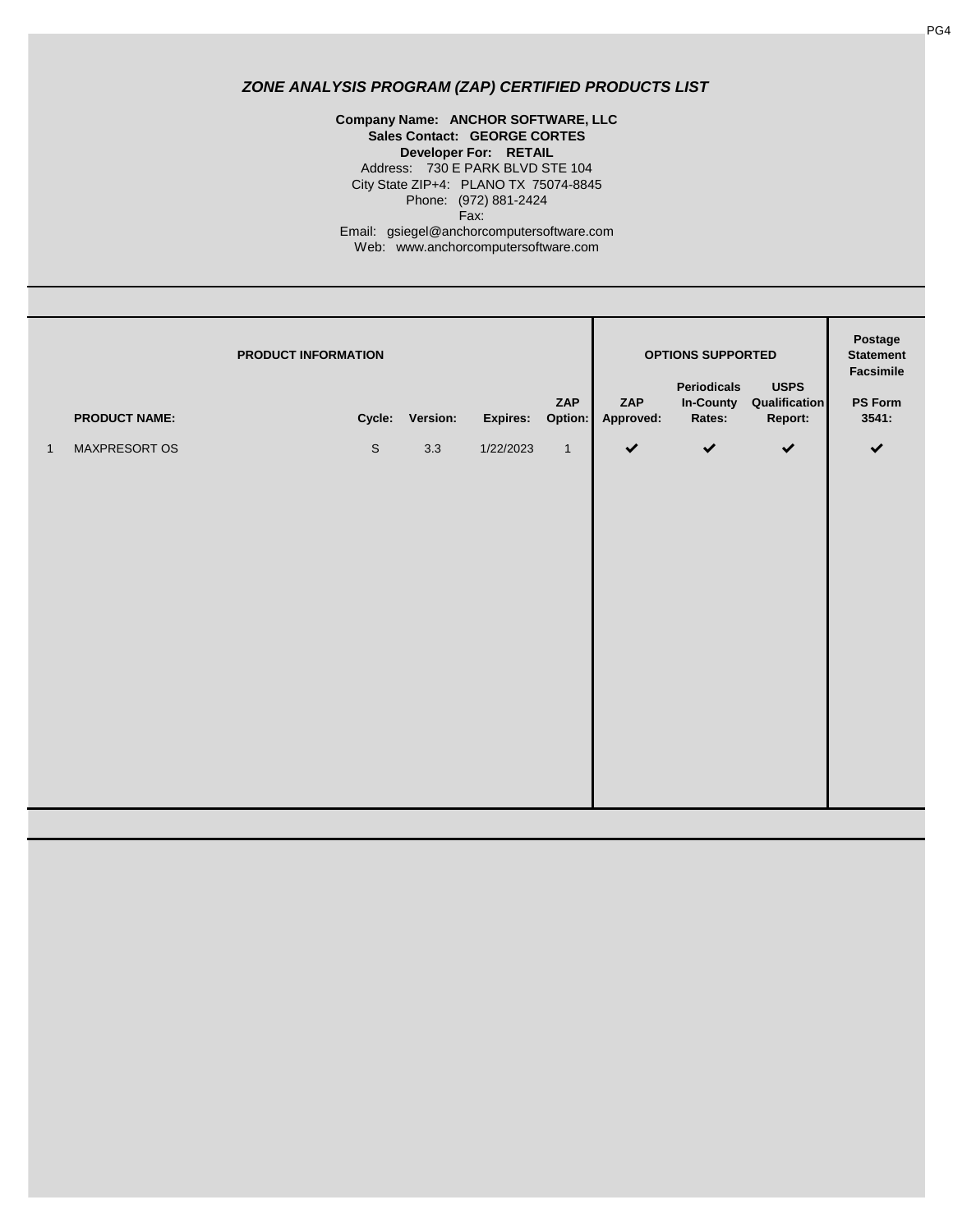**Sales Contact: MITCH CARPENTER Developer For: RETAIL** Address: 75 JOSONS DR **Company Name: BCC SOFTWARE, LLC** Email: sales@bccsoftware.com Web: https://bccsoftware.com City State ZIP+4: ROCHESTER NY 14623-3494 Phone: (800) 453-3130 Fax:

|                                                                                     | <b>PRODUCT INFORMATION</b>                                                                                                                                                                                                                                                                                                                                             |                                                                      | <b>OPTIONS SUPPORTED</b>                                                                                               | Postage<br><b>Statement</b><br><b>Facsimile</b>                                                                                                          |                                                                                                                                                                          |                                                                                                                                       |                                                                                                                 |                                                                                                                            |                                                                                                                  |
|-------------------------------------------------------------------------------------|------------------------------------------------------------------------------------------------------------------------------------------------------------------------------------------------------------------------------------------------------------------------------------------------------------------------------------------------------------------------|----------------------------------------------------------------------|------------------------------------------------------------------------------------------------------------------------|----------------------------------------------------------------------------------------------------------------------------------------------------------|--------------------------------------------------------------------------------------------------------------------------------------------------------------------------|---------------------------------------------------------------------------------------------------------------------------------------|-----------------------------------------------------------------------------------------------------------------|----------------------------------------------------------------------------------------------------------------------------|------------------------------------------------------------------------------------------------------------------|
|                                                                                     | <b>PRODUCT NAME:</b>                                                                                                                                                                                                                                                                                                                                                   | Cycle:                                                               | Version:                                                                                                               | <b>Expires:</b>                                                                                                                                          | <b>ZAP</b><br>Option:                                                                                                                                                    | ZAP<br>Approved:                                                                                                                      | <b>Periodicals</b><br><b>In-County</b><br>Rates:                                                                | <b>USPS</b><br>Qualification<br>Report:                                                                                    | <b>PS Form</b><br>3541:                                                                                          |
| $\mathbf{1}$<br>2<br>3<br>$\overline{4}$<br>5<br>6<br>7<br>8<br>9<br>10<br>11<br>12 | <b>BCC ARCHITECT</b><br><b>BCC MAIL MANAGER</b><br><b>BCC MAIL MANAGER FULL SERVICE</b><br><b>BCC MAIL MANAGER LE</b><br><b>INTEGRATEC API PLATFORM</b><br><b>BULK MAILER BUSINESS</b><br><b>BULK MAILER PROFESSIONAL</b><br><b>BULK MAILER SMB</b><br><b>BULK MAILER STANDARD</b><br>BCC POST PRESORT ENTRYdb<br><b>BCC POST PRESORT MAILED</b><br><b>BCC PRESORT</b> | S<br>S<br>S<br>S<br>S<br>S<br>S<br>$\mathsf{S}$<br>S<br>S<br>S<br>S. | 2.12<br>03.11<br>03.11<br>03.11<br>03.11<br>05.13<br>05.13<br>05.13<br>05.13<br>00.09.XX.XX<br>00.09.XX.XX<br>8.00C.35 | 1/22/2023<br>1/22/2023<br>1/22/2023<br>1/22/2023<br>1/22/2023<br>1/22/2023<br>1/22/2023<br>1/22/2023<br>1/22/2023<br>1/22/2023<br>1/22/2023<br>1/22/2023 | $\mathbf{1}$<br>$\mathbf{1}$<br>$\mathbf{1}$<br>$\mathbf{1}$<br>$\mathbf{1}$<br>$\mathbf{1}$<br>$\mathbf{1}$<br>$\mathbf{1}$<br>$\mathbf{1}$<br>2A<br>2A<br>$\mathbf{1}$ | ✔<br>✔<br>✔<br>✔<br>$\checkmark$<br>✔<br>$\checkmark$<br>$\checkmark$<br>$\checkmark$<br>$\checkmark$<br>$\checkmark$<br>$\checkmark$ | ✔<br>✔<br>✔<br>✔<br>$\checkmark$<br>✔<br>✔<br>$\checkmark$<br>$\checkmark$<br>✔<br>$\checkmark$<br>$\checkmark$ | ✔<br>✔<br>✔<br>$\checkmark$<br>$\checkmark$<br>✔<br>✔<br>$\checkmark$<br>$\checkmark$<br>$\checkmark$<br>✔<br>$\checkmark$ | ✔<br>$\checkmark$<br>✔<br>$\checkmark$<br>✔<br>✔<br>$\checkmark$<br>$\checkmark$<br>$\checkmark$<br>$\checkmark$ |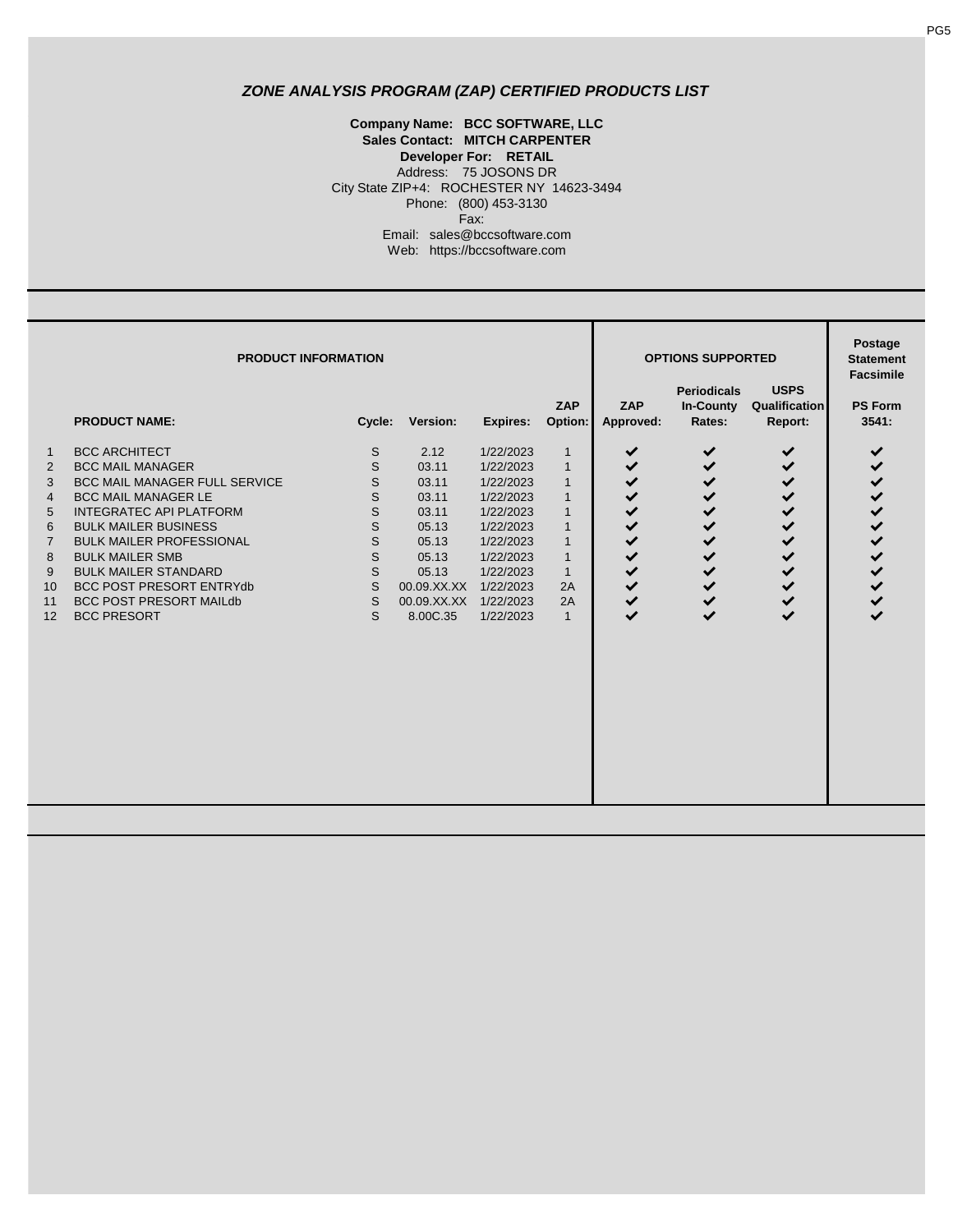#### **Company Name: DATATECH SMARTSOFT, INC. Sales Contact: TONY TARPEY Developer For: RETAIL** Address: 31111 AGOURA RD STE 250 City State ZIP+4: WESTLAKE VILLAGE CA 91361-4448 Phone: (888) 227-7221 Fax: Email: tonyt@smartsoftusa.com Web: www.smartsoftdq.com

|                                |                                              | PRODUCT INFORMATION                       |                                                          |                  | OPTIONS SUPPORTED<br>Periodicals | <b>USPS</b>                        | Postage<br><b>Statement</b><br>Facsimile |
|--------------------------------|----------------------------------------------|-------------------------------------------|----------------------------------------------------------|------------------|----------------------------------|------------------------------------|------------------------------------------|
|                                | <b>PRODUCT NAME:</b>                         | Cycle: Version:                           | ZAP<br>Option:<br>Expires:                               | ZAP<br>Approved: | Rates:                           | In-County Qualification<br>Report: | PS Form<br>3541:                         |
| $\mathbf{1}$<br>$\overline{2}$ | <b>ACCUMAIL FRAMEWORKS</b><br>SMARTADDRESSER | $\mathbb S$<br>1.9<br>$\mathbb S$<br>5.11 | 1/22/2023<br>$\mathbf{1}$<br>1/22/2023<br>$\overline{1}$ | $\checkmark$     | $\checkmark$                     | $\checkmark$                       | $\checkmark$<br>$\checkmark$             |
|                                |                                              |                                           |                                                          |                  |                                  |                                    |                                          |
|                                |                                              |                                           |                                                          |                  |                                  |                                    |                                          |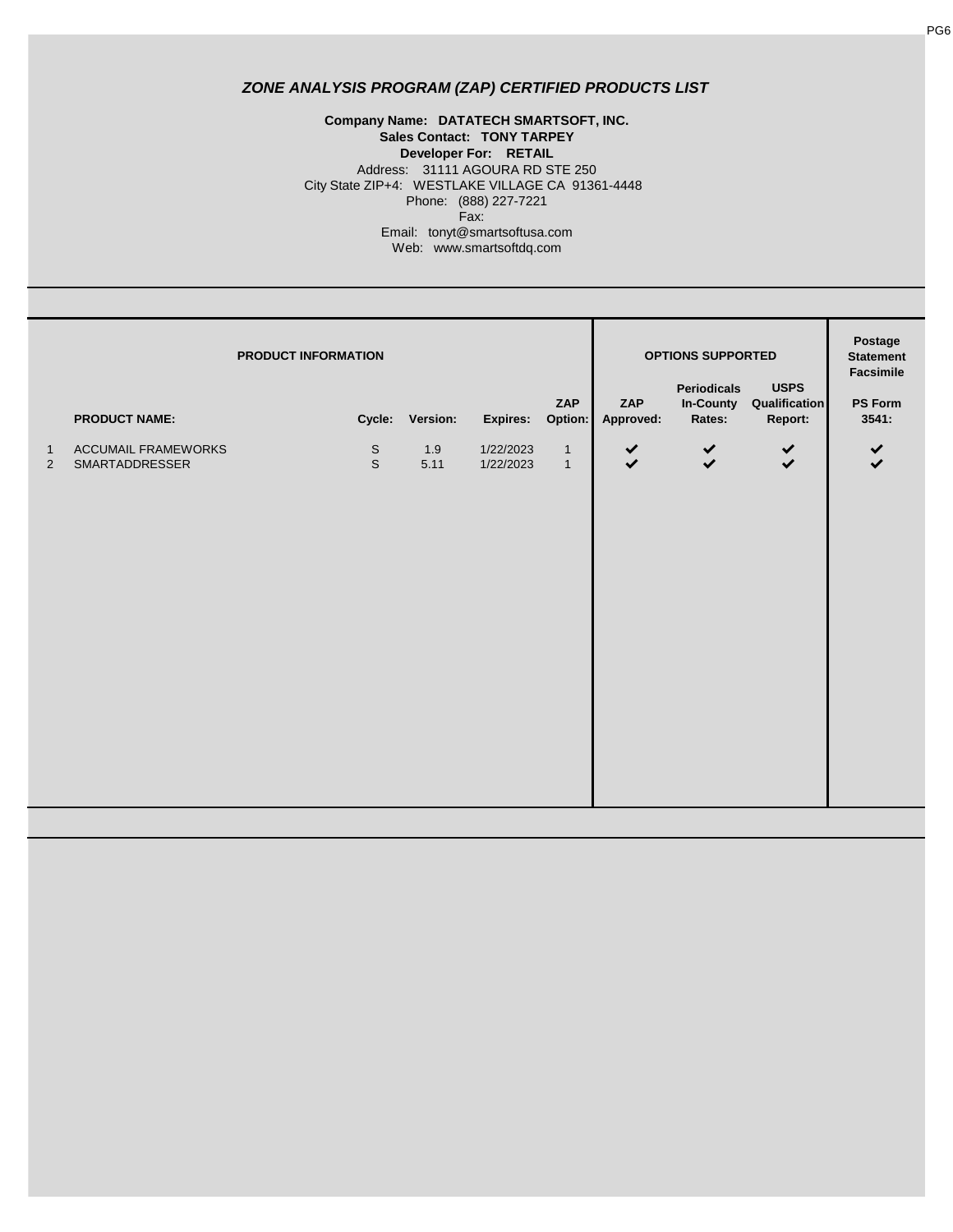**Company Name: FLAGSHIP SOFTWARE Sales Contact: KRISTI KANITZ Developer For: RETAIL** Fax: (905) 773-7791 Email: sales@flagshipsoftware.com Web: www.flagshipsoftware.com Address: 100 FERN VALLEY CRESCENT City State ZIP+4: RICHMOND HILL ON Phone: (905) 773-7739

|              | PRODUCT INFORMATION  |             |                 |           | ZAP          | ZAP          | OPTIONS SUPPORTED<br><b>Periodicals</b><br>In-County | <b>USPS</b><br>Qualification | Postage<br><b>Statement</b><br>Facsimile<br>PS Form |
|--------------|----------------------|-------------|-----------------|-----------|--------------|--------------|------------------------------------------------------|------------------------------|-----------------------------------------------------|
|              | <b>PRODUCT NAME:</b> |             | Cycle: Version: | Expires:  | Option:      | Approved:    | Rates:                                               | Report:                      | 3541:                                               |
| $\mathbf{1}$ | IADDRESS US SORT     | $\mathbb S$ | 4.0S            | 1/22/2023 | $\mathbf{1}$ | $\checkmark$ | $\checkmark$                                         | $\checkmark$                 | $\checkmark$                                        |
|              |                      |             |                 |           |              |              |                                                      |                              |                                                     |
|              |                      |             |                 |           |              |              |                                                      |                              |                                                     |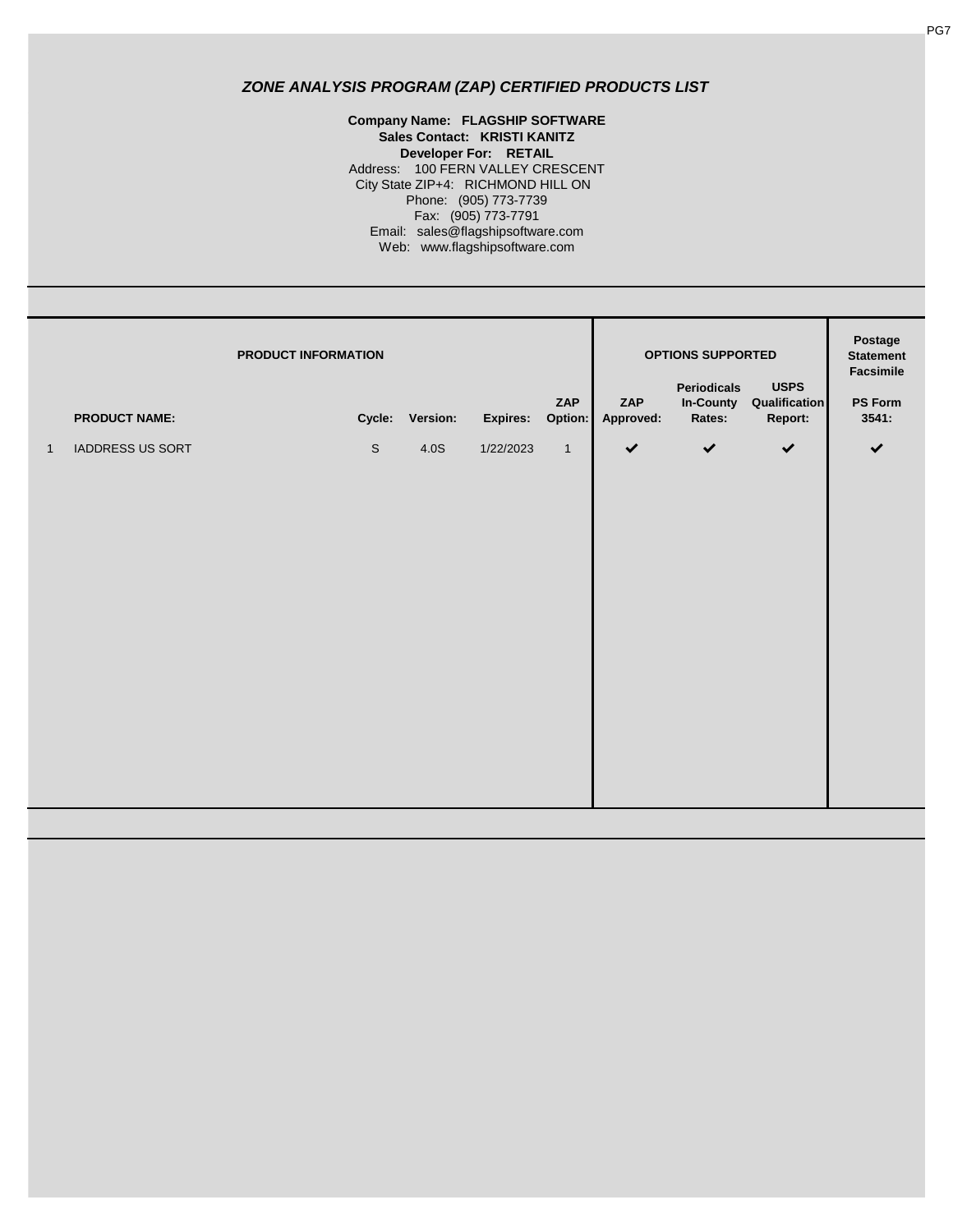#### **Company Name: INTERLINK, INC. Sales Contact: HELEN SOSUIECKI** Web: www.totalcirculation.com Phone: (269) 473-3103 Fax: (269) 473-1190 Email: helen@ilsw.com **Developer For: RETAIL** Address: PO BOX 207 City State ZIP+4: BERRIEN SPRINGS MI 49103-0207

|                                       | <b>PRODUCT NAME:</b>                                              | PRODUCT INFORMATION |                                           | Cycle: Version:         | Expires: Option:                    | ZAP                                            | ZAP<br>Approved:             | <b>OPTIONS SUPPORTED</b><br><b>Periodicals</b><br>In-County<br>Rates: | <b>USPS</b><br>Qualification<br>Report: | Postage<br><b>Statement</b><br>Facsimile<br><b>PS Form</b><br>3541: |
|---------------------------------------|-------------------------------------------------------------------|---------------------|-------------------------------------------|-------------------------|-------------------------------------|------------------------------------------------|------------------------------|-----------------------------------------------------------------------|-----------------------------------------|---------------------------------------------------------------------|
| $\overline{1}$<br>$\overline{2}$<br>3 | <b>INTERLINK CIRCULATION</b><br><b>ISE</b><br>TRUE NEWSPAPER MAIL |                     | $\mathbb S$<br>$\mathbb S$<br>$\mathbb S$ | $2.6\,$<br>1.4.B<br>1.2 | 1/22/2023<br>1/22/2023<br>1/22/2023 | $\mathbf{1}$<br>$\overline{1}$<br>$\mathbf{1}$ | $\checkmark$<br>$\checkmark$ | $\checkmark$<br>$\checkmark$                                          | $\checkmark$<br>$\checkmark$            | $\checkmark$<br>$\checkmark$                                        |
|                                       |                                                                   |                     |                                           |                         |                                     |                                                |                              |                                                                       |                                         |                                                                     |
|                                       |                                                                   |                     |                                           |                         |                                     |                                                |                              |                                                                       |                                         |                                                                     |
|                                       |                                                                   |                     |                                           |                         |                                     |                                                |                              |                                                                       |                                         |                                                                     |
|                                       |                                                                   |                     |                                           |                         |                                     |                                                |                              |                                                                       |                                         |                                                                     |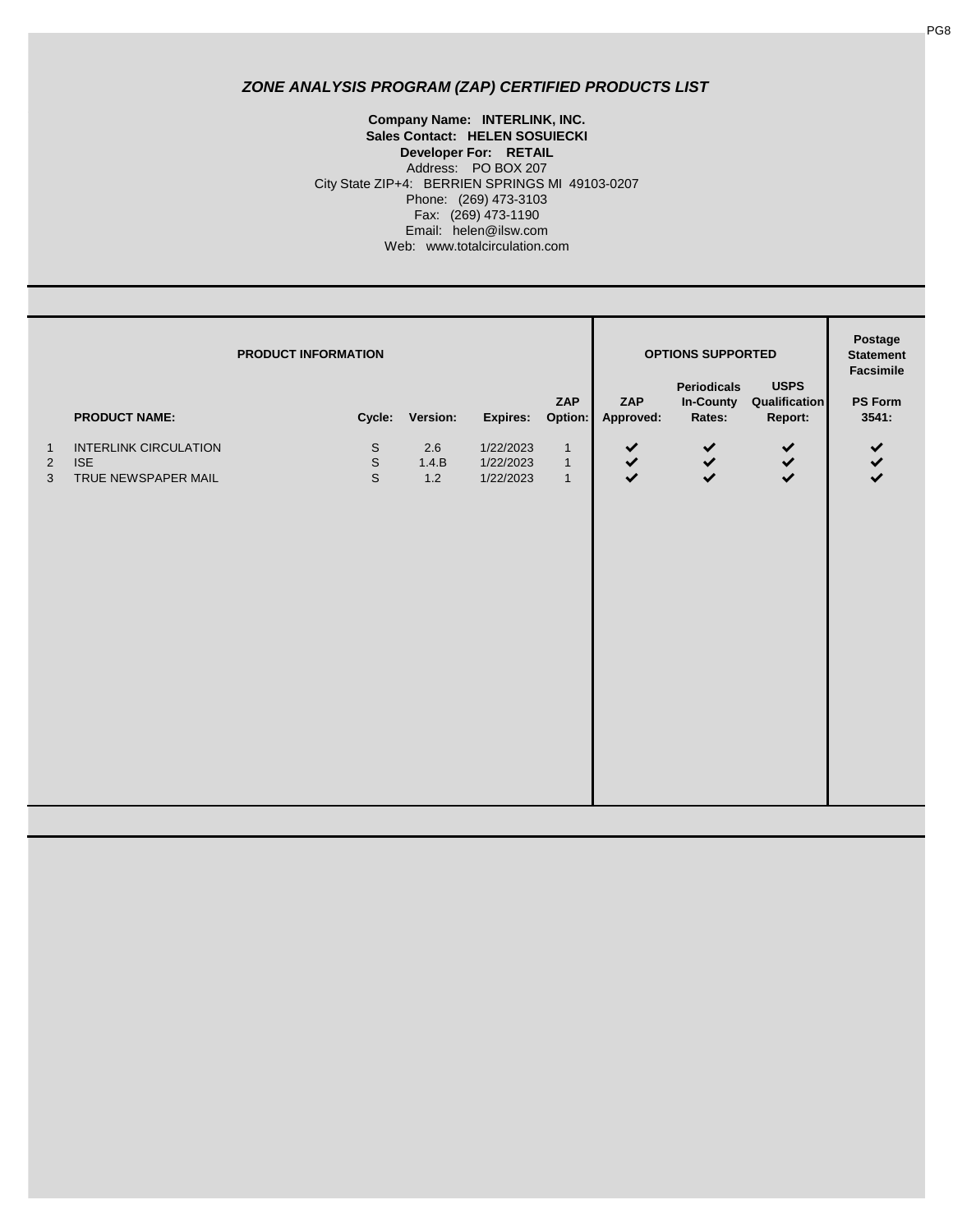**Company Name: LORTON DATA** Email: pcorbeille-lepel@lortondata.com Web: www.lortondata.com City State ZIP+4: ARDEN HILLS MN 55112-3715 Phone: (651) 203-8205 Fax: (651) 203-8299 **Sales Contact: PAM CORBEILLE-LEPEL Developer For: RETAIL** Address: 2 PINE TREE DR

|              | PRODUCT INFORMATION<br><b>PRODUCT NAME:</b> |             | Cycle: Version: | Expires:  | ZAP<br>Option: | ZAP<br>Approved: | <b>OPTIONS SUPPORTED</b><br><b>Periodicals</b><br>In-County<br>Rates: | <b>USPS</b><br>Qualification<br>Report: | Postage<br><b>Statement</b><br>Facsimile<br><b>PS Form</b><br>3541: |
|--------------|---------------------------------------------|-------------|-----------------|-----------|----------------|------------------|-----------------------------------------------------------------------|-----------------------------------------|---------------------------------------------------------------------|
| $\mathbf{1}$ | A-QUA                                       | $\mathbb S$ | 1.04.S          | 1/22/2023 | $\mathbf{1}$   | $\checkmark$     | $\checkmark$                                                          | $\checkmark$                            | $\checkmark$                                                        |
|              |                                             |             |                 |           |                |                  |                                                                       |                                         |                                                                     |
|              |                                             |             |                 |           |                |                  |                                                                       |                                         |                                                                     |
|              |                                             |             |                 |           |                |                  |                                                                       |                                         |                                                                     |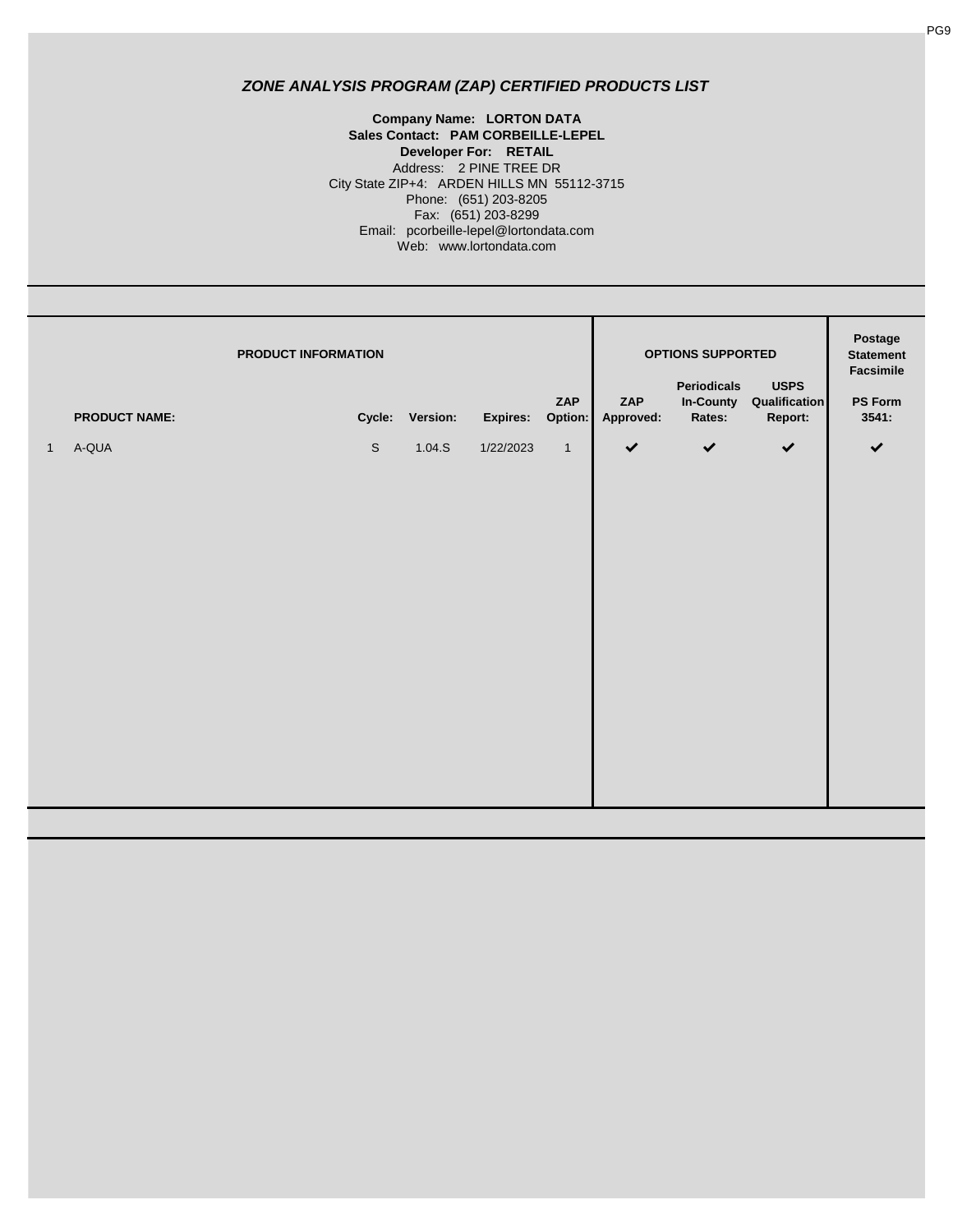#### Fax: (949) 589-5211 Email: sales@melissadata.com Web: www.melissadata.com Address: 22382 EMPRESA AVENIDA City State ZIP+4: RANCHO SANTA MARGARITA CA 92688-2112 Phone: (800) 800-6245 **Company Name: MELISSA DATA Sales Contact: SALES Developer For: RETAIL**

|                            | <b>PRODUCT INFORMATION</b><br><b>PRODUCT NAME:</b> |                            | Cycle: Version:        | Expires:               | ZAP<br>Option:               | ZAP<br>Approved: | OPTIONS SUPPORTED<br>Periodicals<br>Rates: | <b>USPS</b><br>In-County Qualification<br>Report: | Postage<br><b>Statement</b><br>Facsimile<br>PS Form<br>3541: |
|----------------------------|----------------------------------------------------|----------------------------|------------------------|------------------------|------------------------------|------------------|--------------------------------------------|---------------------------------------------------|--------------------------------------------------------------|
| $\mathbf{1}$<br>$\sqrt{2}$ | PRESORT OBJECT<br>MAILERS+4 DESKTOP                | $\mathbb S$<br>$\mathbb S$ | 9.20.00.S<br>9.20.00.S | 1/22/2023<br>1/22/2023 | $\mathbf{1}$<br>$\mathbf{1}$ | $\checkmark$     | $\checkmark$                               | $\checkmark$<br>$\checkmark$                      | $\checkmark$<br>$\checkmark$                                 |
|                            |                                                    |                            |                        |                        |                              |                  |                                            |                                                   |                                                              |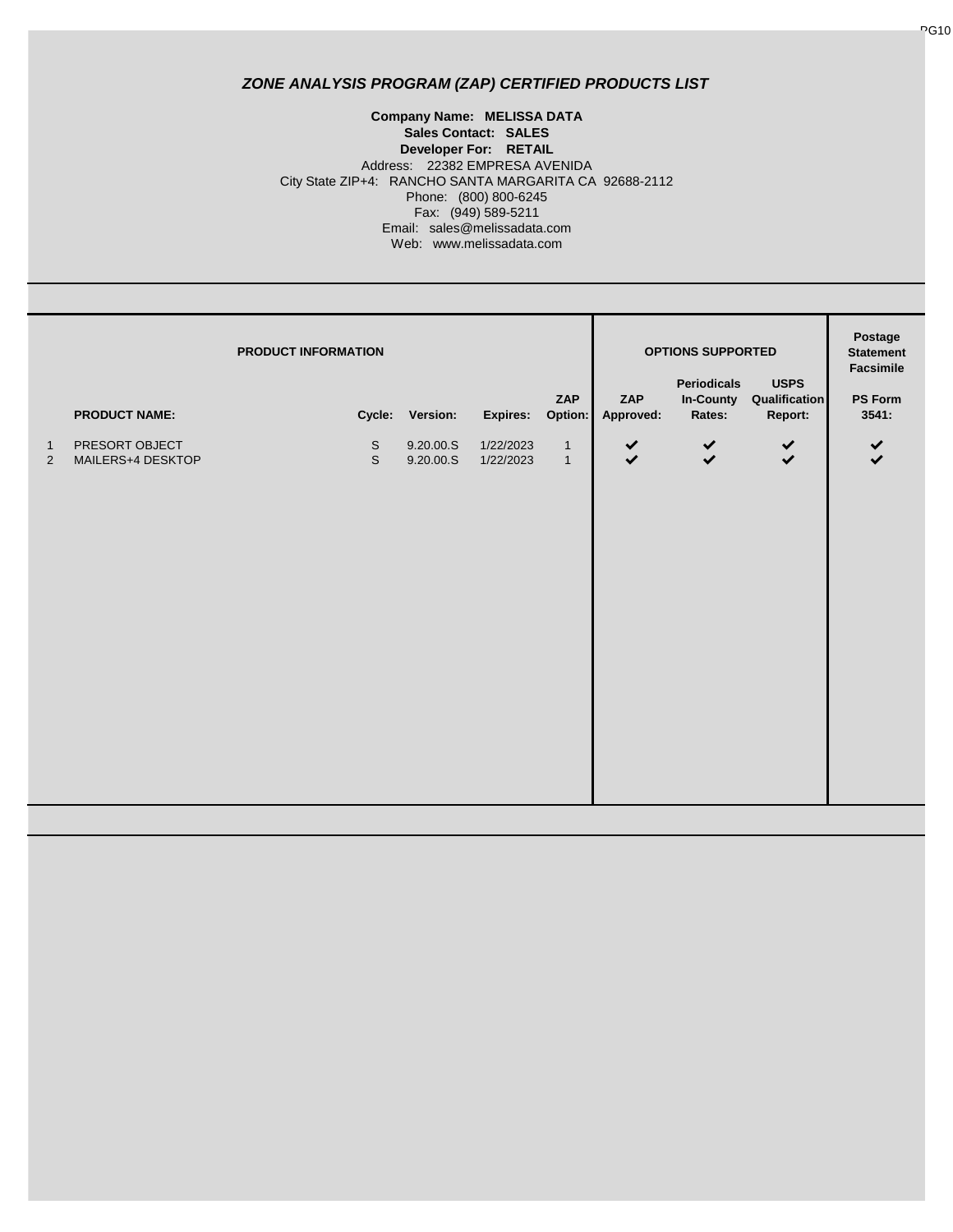#### **Company Name: MICRO SYSTEMS SPECIALISTS, INC. Sales Contact: DAWN ROELLER BLACKBURN Developer For: RETAIL** Fax: (845) 677-6620 Email: mssisoftware@cs.com Web: www.mssisoftware.com Address: PO BOX 347 City State ZIP+4: MILLBROOK NY 12545-0347 Phone: (845) 677-6150

|              | <b>PRODUCT INFORMATION</b>                         |             |                          |                       | ZAP           | ZAP          | OPTIONS SUPPORTED<br><b>Periodicals</b> | <b>USPS</b><br>In-County Qualification | Postage<br><b>Statement</b><br>Facsimile<br><b>PS Form</b> |
|--------------|----------------------------------------------------|-------------|--------------------------|-----------------------|---------------|--------------|-----------------------------------------|----------------------------------------|------------------------------------------------------------|
| $\mathbf{1}$ | <b>PRODUCT NAME:</b><br><b>CIRCULATION MANAGER</b> | $\mathsf S$ | Cycle: Version:<br>7.3.5 | Expires:<br>1/22/2023 | Option:<br>2A | Approved:    | Rates:<br>$\checkmark$                  | Report:                                | 3541:<br>$\checkmark$                                      |
| $\sqrt{2}$   | <b>CIRCULATION MANAGER</b>                         | $\mathbb S$ | 7.3.7                    | 1/22/2023             | 2A            | $\checkmark$ | $\checkmark$                            | $\checkmark$                           |                                                            |
|              |                                                    |             |                          |                       |               |              |                                         |                                        |                                                            |
|              |                                                    |             |                          |                       |               |              |                                         |                                        |                                                            |

PG11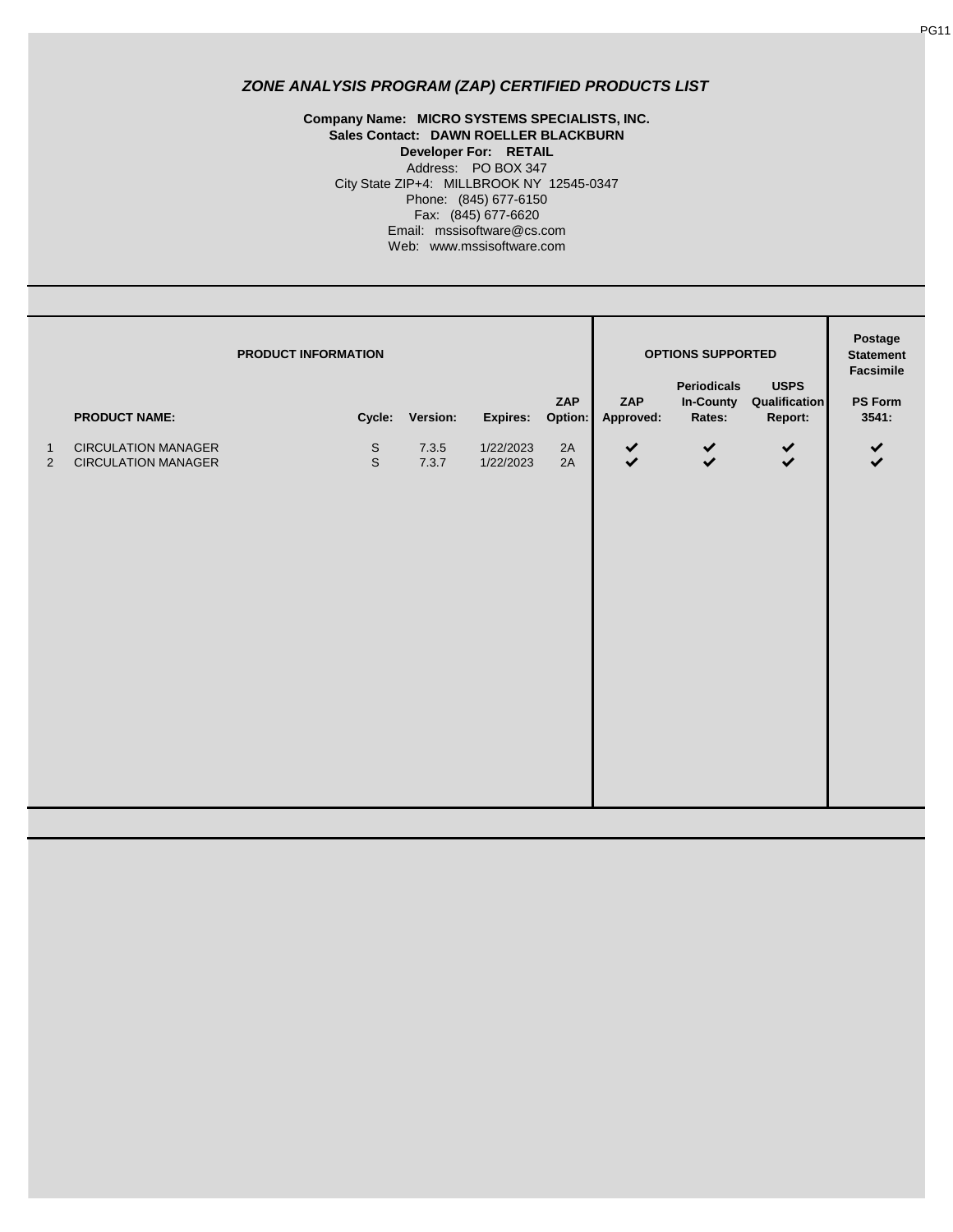**Company Name: P.E.R. SOFTWARE INC Sales Contact: LYNN OUTLAW Developer For: RETAIL** Address: PO BOX 1156 Fax: City State ZIP+4: MADISON MS 39130-1156 Phone: (601) 856-8337 Email: software@worksright.com Web: www.worksright.com

|              | <b>PRODUCT NAME:</b> | PRODUCT INFORMATION |             | Cycle: Version: | Expires: Option: | ZAP            | ZAP<br>Approved: | <b>OPTIONS SUPPORTED</b><br>Periodicals<br><b>In-County</b><br>Rates: | <b>USPS</b><br>Qualification<br>Report: | Postage<br><b>Statement</b><br>Facsimile<br>PS Form<br>3541: |
|--------------|----------------------|---------------------|-------------|-----------------|------------------|----------------|------------------|-----------------------------------------------------------------------|-----------------------------------------|--------------------------------------------------------------|
| $\mathbf{1}$ | HYPER/SORT           |                     | $\mathbb S$ | 1.13.00.S       | 1/22/2023        | $\overline{1}$ | $\checkmark$     | $\checkmark$                                                          | $\checkmark$                            | $\checkmark$                                                 |
|              |                      |                     |             |                 |                  |                |                  |                                                                       |                                         |                                                              |
|              |                      |                     |             |                 |                  |                |                  |                                                                       |                                         |                                                              |
|              |                      |                     |             |                 |                  |                |                  |                                                                       |                                         |                                                              |
|              |                      |                     |             |                 |                  |                |                  |                                                                       |                                         |                                                              |
|              |                      |                     |             |                 |                  |                |                  |                                                                       |                                         |                                                              |
|              |                      |                     |             |                 |                  |                |                  |                                                                       |                                         |                                                              |
|              |                      |                     |             |                 |                  |                |                  |                                                                       |                                         |                                                              |
|              |                      |                     |             |                 |                  |                |                  |                                                                       |                                         |                                                              |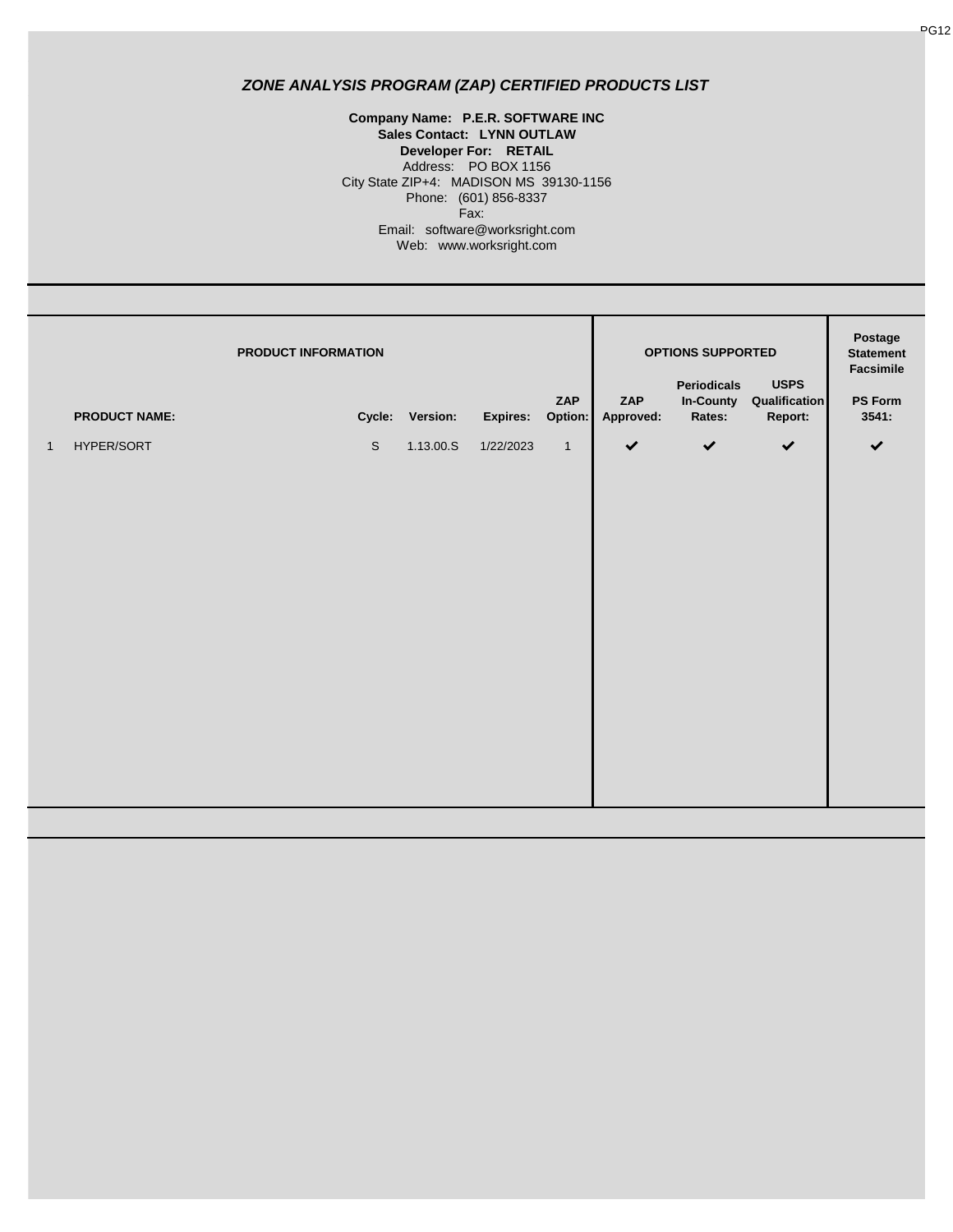**Sales Contact: ROSS MCKENZIE** Web: www.pb.com Phone: (905) 219-3196 Fax: Email: ross.mckenzie@pb.com Address: 27 EXECUTIVE DR City State ZIP+4: DANBURY CT 06810-4148 **Company Name: PITNEY BOWES INC. Developer For: RETAIL**

|                                     | PRODUCT INFORMATION<br>ZAP<br><b>PRODUCT NAME:</b><br>Cycle: Version:<br>Expires:<br>Option: |                                                   |                       |                                     |                                                  | OPTIONS SUPPORTED<br><b>Periodicals</b><br><b>USPS</b><br>ZAP<br>Qualification<br>In-County<br>Approved:<br>Rates:<br>Report: |                              |     | Postage<br><b>Statement</b><br>Facsimile<br><b>PS Form</b><br>3541: |
|-------------------------------------|----------------------------------------------------------------------------------------------|---------------------------------------------------|-----------------------|-------------------------------------|--------------------------------------------------|-------------------------------------------------------------------------------------------------------------------------------|------------------------------|-----|---------------------------------------------------------------------|
| $\mathbf{1}$<br>$\overline{2}$<br>3 | <b>CONNECTRIGHT MAILER</b><br><b>CONNECTRIGHT MAILER</b><br><b>CONNECTRIGHT MAILER</b>       | $\mathsf S$<br>$\mbox{\textsf{S}}$<br>$\mathsf S$ | 4.4<br>$4.5\,$<br>4.6 | 1/22/2023<br>1/22/2023<br>1/22/2023 | $\mathbf{1}$<br>$\overline{1}$<br>$\overline{1}$ | 222                                                                                                                           | $\checkmark$<br>$\checkmark$ | 222 | $\checkmark$<br>$\checkmark$                                        |
|                                     |                                                                                              |                                                   |                       |                                     |                                                  |                                                                                                                               |                              |     |                                                                     |
|                                     |                                                                                              |                                                   |                       |                                     |                                                  |                                                                                                                               |                              |     |                                                                     |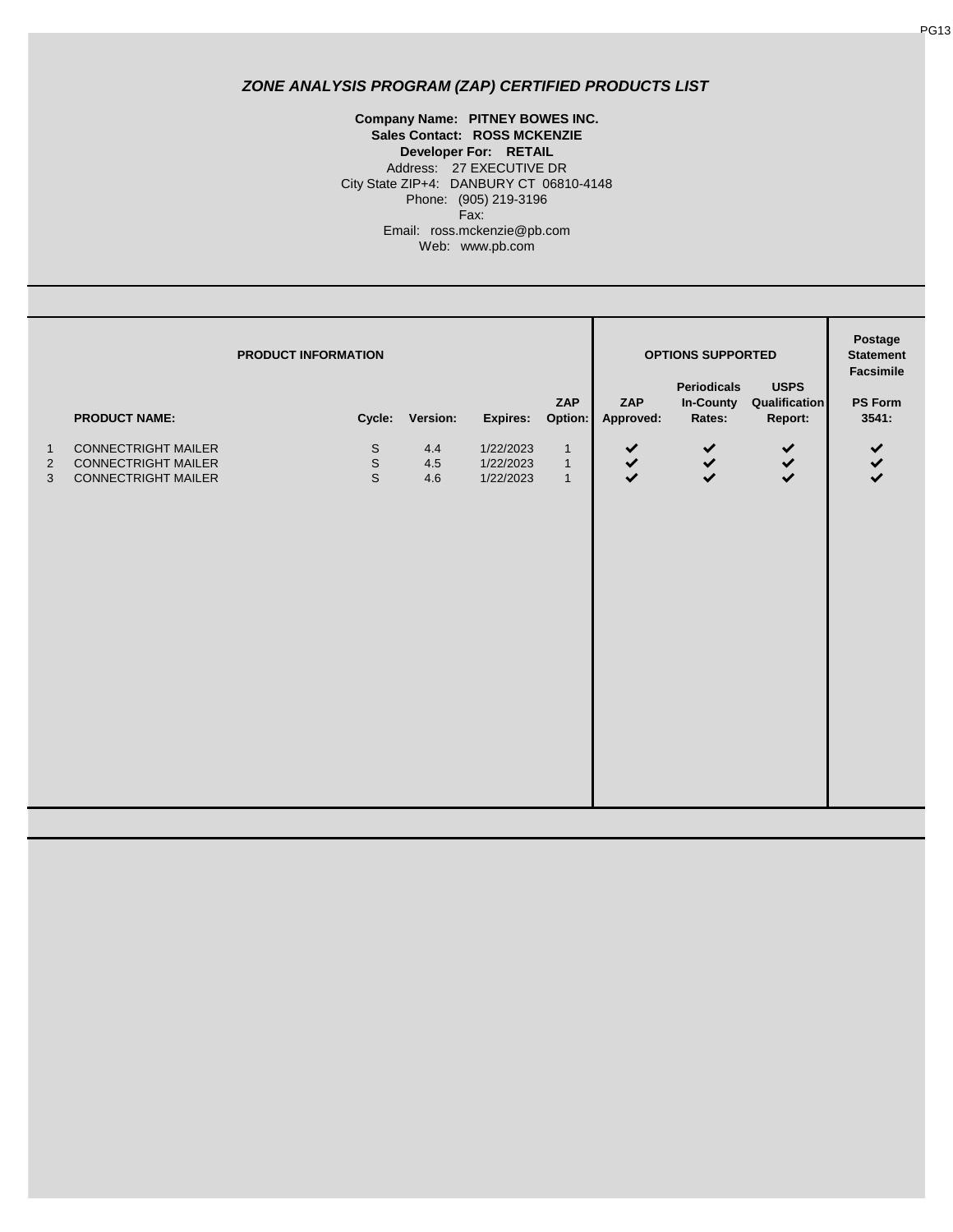#### Phone: (512) 861-5463 Fax: **Developer For: RETAIL** Address: 1712 MORROW ST City State ZIP+4: AUSTIN TX 78757-1807 **Company Name: POSTAGE SAVER SOFTWARE Sales Contact: SCOTT HOCHBERG**

Email: scott@savepostage.com

Web: www.savepostage.com

| <b>PRODUCT INFORMATION</b>                                         |                                                                                                                          |                                                           |                              |                                                  |                                                              |                     | <b>OPTIONS SUPPORTED</b><br><b>USPS</b><br><b>Periodicals</b> |                          |                         |  |
|--------------------------------------------------------------------|--------------------------------------------------------------------------------------------------------------------------|-----------------------------------------------------------|------------------------------|--------------------------------------------------|--------------------------------------------------------------|---------------------|---------------------------------------------------------------|--------------------------|-------------------------|--|
|                                                                    | <b>PRODUCT NAME:</b>                                                                                                     |                                                           | Cycle: Version:              | Expires:                                         | ZAP<br>Option:                                               | ZAP<br>Approved:    | <b>In-County</b><br>Rates:                                    | Qualification<br>Report: | <b>PS Form</b><br>3541: |  |
| $\mathbf{1}$<br>$\overline{2}$<br>$\mathfrak{S}$<br>$\overline{4}$ | POSTAGE \$AVER FOR MACINTOSH<br>POSTAGE \$AVER FOR MACINTOSH<br>POSTAGE \$AVER FOR WINDOWS<br>POSTAGE \$AVER FOR WINDOWS | $\mathbb S$<br>$\mathbb S$<br>$\mathbb S$<br>$\mathsf{S}$ | 11.1<br>11.2<br>11.1<br>11.2 | 1/22/2023<br>1/22/2023<br>1/22/2023<br>1/22/2023 | $\mathbf{1}$<br>$\mathbf{1}$<br>$\mathbf{1}$<br>$\mathbf{1}$ | $\checkmark$<br>222 | $\checkmark$<br>$\checkmark$<br>$\checkmark$<br>$\checkmark$  | $\checkmark$<br>222      | $\checkmark$<br>222     |  |
|                                                                    |                                                                                                                          |                                                           |                              |                                                  |                                                              |                     |                                                               |                          |                         |  |
|                                                                    |                                                                                                                          |                                                           |                              |                                                  |                                                              |                     |                                                               |                          |                         |  |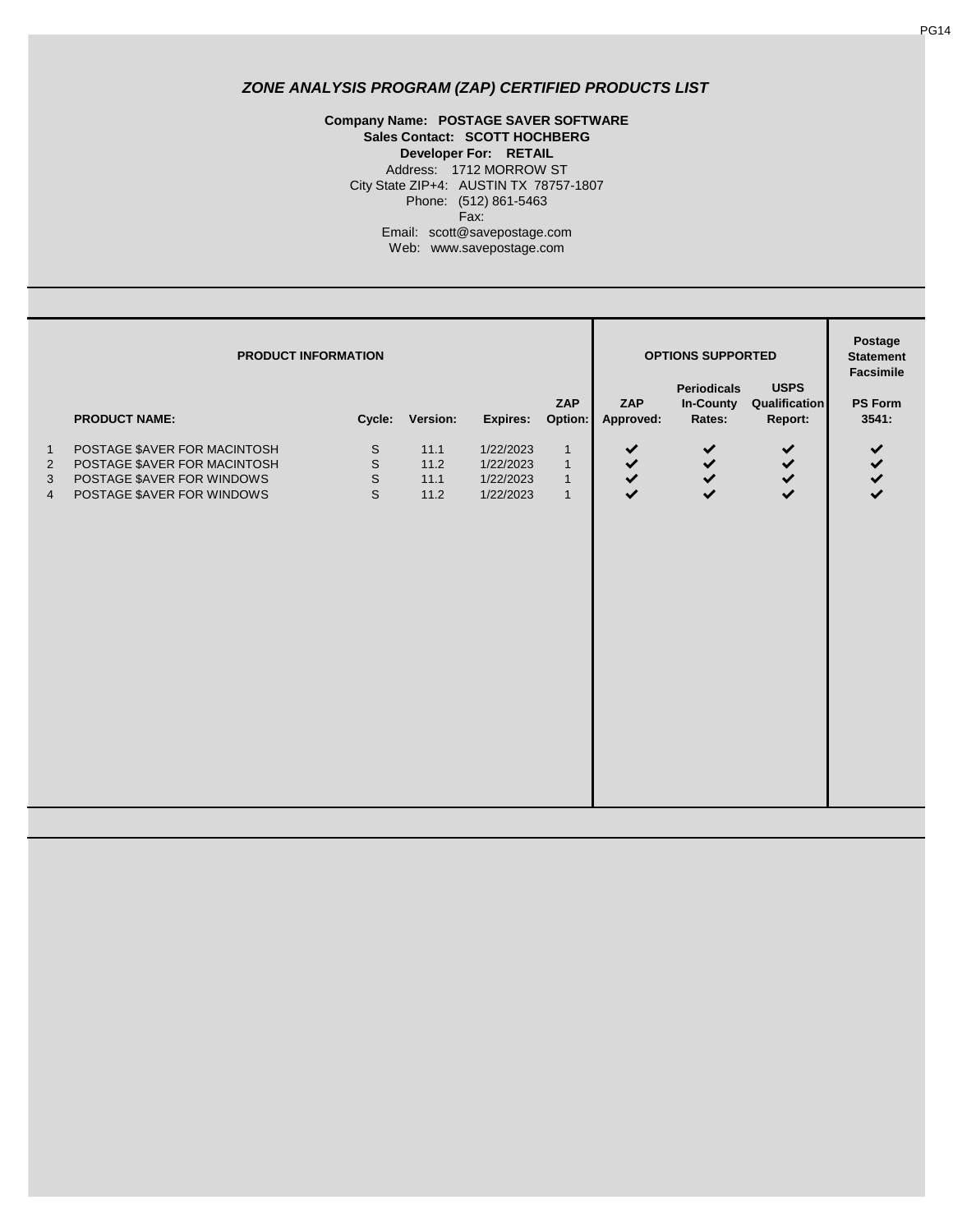Web: www.precisely.com **Company Name: PRECISELY Sales Contact: KEVIN RICKS Developer For: RETAIL** Address: 4200 PARLIAMENT PL STE 600 City State ZIP+4: LANHAM MD 20706-1882 Phone: (301) 213-1487 Fax: Email: kevin.ricks@precisely.com

|                                     | PRODUCT INFORMATION<br>ZAP                                                    |  |                                           |                                            |                                                 |                                                         | <b>OPTIONS SUPPORTED</b><br>ZAP           | Postage<br><b>Statement</b><br>Facsimile<br>PS Form |                |                                       |
|-------------------------------------|-------------------------------------------------------------------------------|--|-------------------------------------------|--------------------------------------------|-------------------------------------------------|---------------------------------------------------------|-------------------------------------------|-----------------------------------------------------|----------------|---------------------------------------|
| $\mathbf{1}$<br>$\overline{2}$<br>3 | <b>PRODUCT NAME:</b><br>MAILSTREAM PLUS<br>MAILSTREAM PLUS<br>MAILSTREAM PLUS |  | $\mathbb S$<br>$\mathsf S$<br>$\mathbb S$ | Cycle: Version:<br>8.4.0<br>8.4.1<br>8.4.2 | Expires:<br>1/22/2023<br>1/22/2023<br>1/22/2023 | Option:<br>$\mathbf{1}$<br>$\mathbf{1}$<br>$\mathbf{1}$ | Approved:<br>$\checkmark$<br>$\checkmark$ | Rates:<br>$\checkmark$<br>$\checkmark$              | Report:<br>232 | 3541:<br>$\checkmark$<br>$\checkmark$ |
|                                     |                                                                               |  |                                           |                                            |                                                 |                                                         |                                           |                                                     |                |                                       |
|                                     |                                                                               |  |                                           |                                            |                                                 |                                                         |                                           |                                                     |                |                                       |
|                                     |                                                                               |  |                                           |                                            |                                                 |                                                         |                                           |                                                     |                |                                       |
|                                     |                                                                               |  |                                           |                                            |                                                 |                                                         |                                           |                                                     |                |                                       |